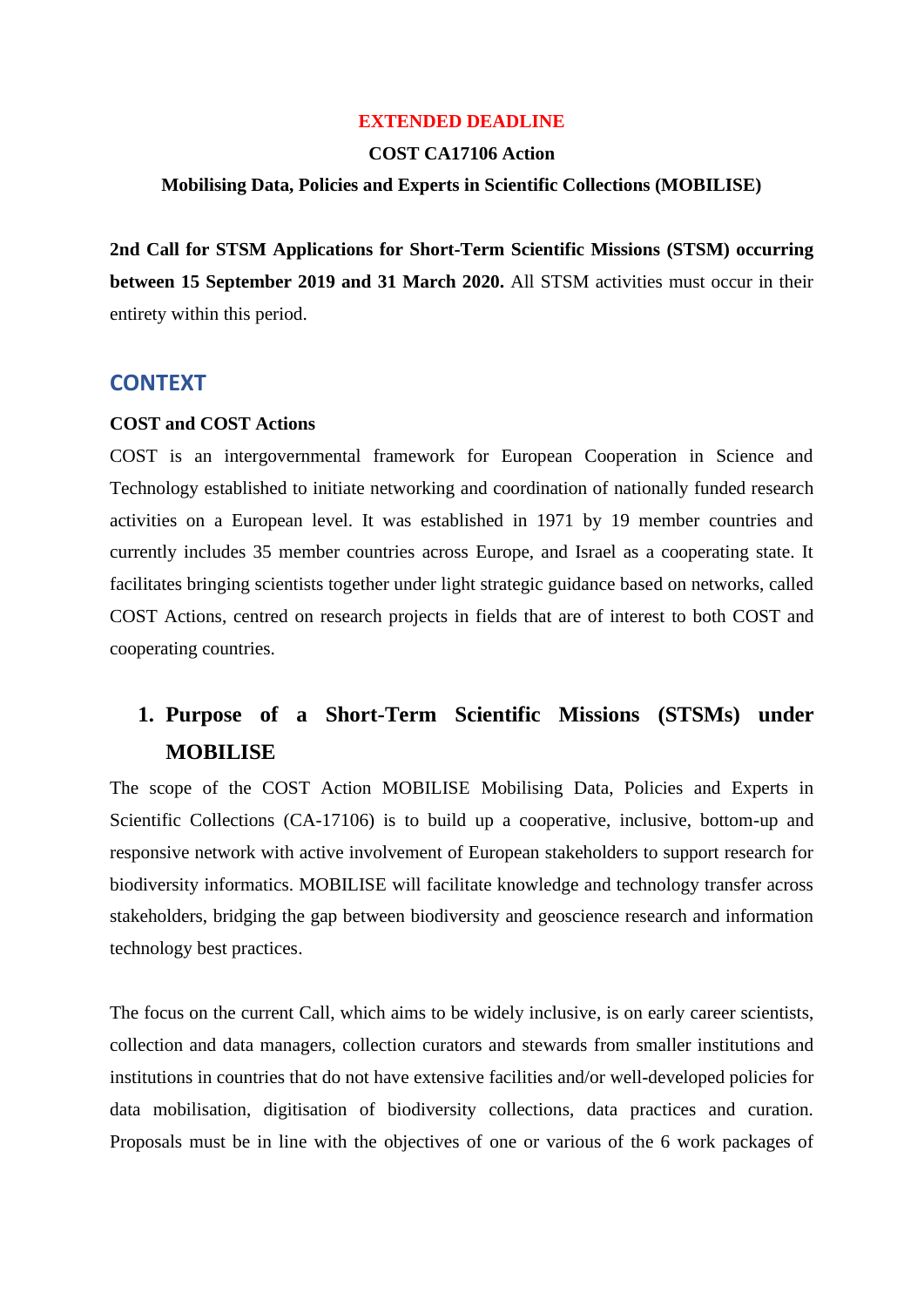MOBILISE for the current period of the Action (April 2019-April 2020). The objectives of each WG for the current period can be found at:

WG1:<https://www.mobilise-action.eu/wg-1/>

- WG2:<https://www.mobilise-action.eu/wg-2/>
- WG3:<https://www.mobilise-action.eu/wg-3/>
- WG4:<https://www.mobilise-action.eu/wg-4/>
- WG5:<https://www.mobilise-action.eu/wg-5/>
- WG6:<https://www.mobilise-action.eu/wg-6/>

The overall objectives of the action can be found here:

<https://www.mobilise-action.eu/objectives/>

# **2. Specific information concerning STSMs under MOBILISE**

STSMs can have a duration of between 7 days (at least 5 full working days) and 14 days. The financial support is a contribution to the overall expenses incurred during the STSM and may not necessarily cover all of the associated outgoings.

The following funding conditions apply and must be respected:

- 1. Up to a maximum of 3500  $\epsilon$  in total can be awarded to each successful STSM applicant;
- 2. Up to a maximum of 160  $\epsilon$  per day can be afforded for accommodation and meal expenses;
- 3. Up to a maximum of 300  $\epsilon$  can be afforded for travel costs.

Financial support is paid in the form of a Grant after the submission of a STSM report, once the STMS is completed and in accordance to the provisions stated in Section 7 below. Researchers from Inclusiveness Target Countries (ITCs) participating in the COST Action may request a pre-payment of 50% of their STSM Grant when they complete the first day of their STSM.

For this Call, the Management Committee of MOBILISE has allocated a total budget of 20,000  $\epsilon$  for awarding approximately 11-12 STSMs with two deadlines for applications. The amounts granted for each individual STSM will be determined during the evaluation process by the Core Group of the MOBILISE. The selection of applicants is based on the scientific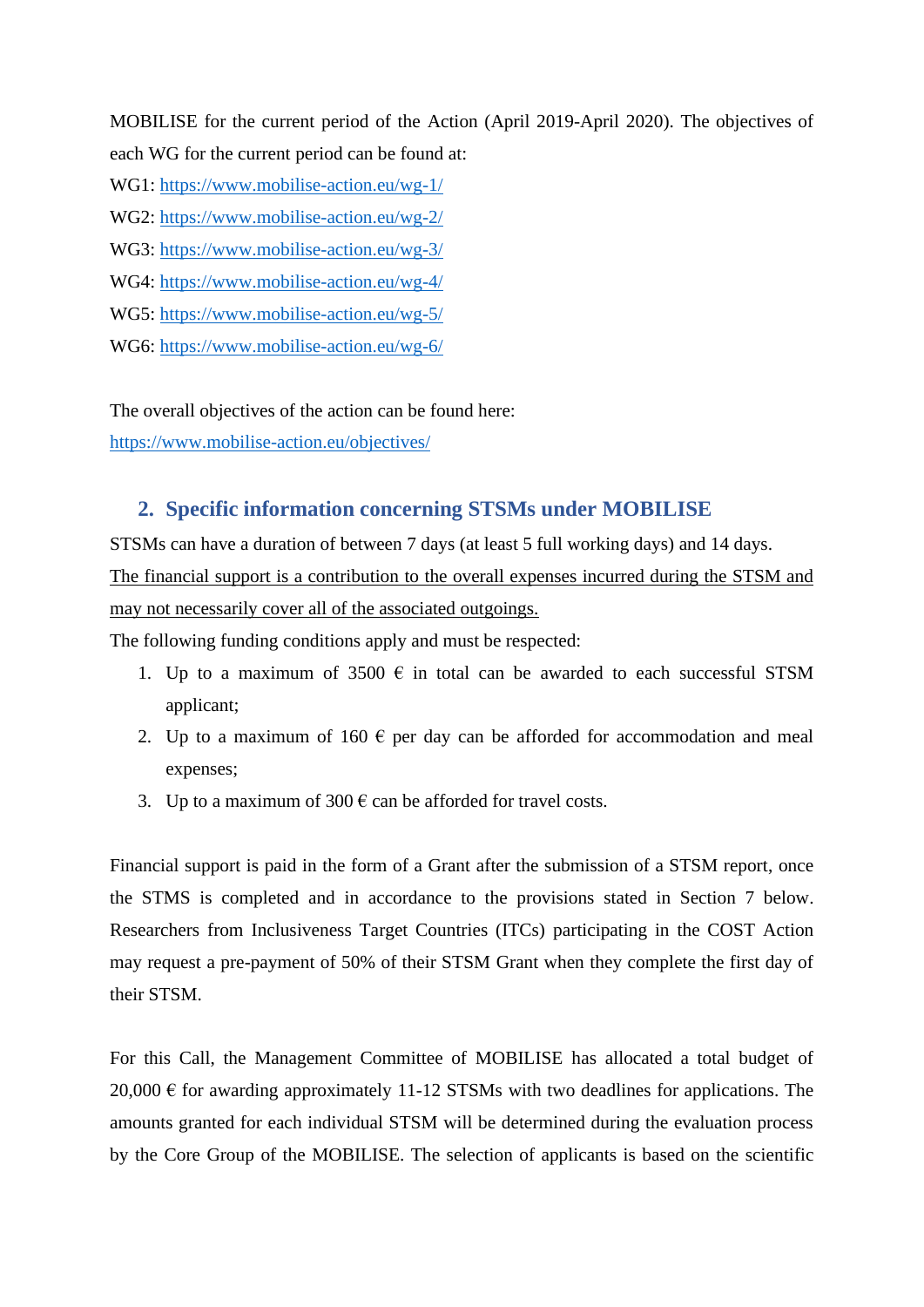scope of the STSM application, which must clearly compliment the overall objectives of the Action as well as be aligned to the objectives of the WG(s) it refers to, as identified for the current period.

## **4. Deadline for Applications**

Interested individuals (researchers, curators, collection managers) can apply by following the instructions provided below and submitting their application and supporting documents by the three deadlines of **15 August 2019, 15 October 2019, 15 November 2019**.

## **5. Who can apply**

Individuals, including researchers and especially early career investigators, collection curators and managers, (bio-)informaticians and data scientists with a focus on collections' data mobilisation employed by, or affiliated to, an organisation which has within its remit a clear association with performing research around collections. They should come from any of the COST Full Member countries or from COST Near Neighbour countries which are members of the Mobilise COST Action (for explanation of terms see *COST Vademecum*, available at:

[https://www.cost.eu/wp-content/uploads/2018/08/COSTVademecum.pdf\)](https://www.cost.eu/wp-content/uploads/2018/08/COSTVademecum.pdf). The institutions / organisations or legal entities, where applicants pursue their main professional activities, are considered as Home Institutions. The Host Institution is the institution / organisation that will host the successful applicant. The scenarios available to eligible STSM applicants are given in detail in Section 8 of the *COST Vademecum*.

Preference will be given to Early Career Investigators (ECI, for explanation see *COST Vademecum*) and to those and other scientists from Inclusiveness Target Countries (ITC, for explanation see *COST Vademecum*).

## **6. How to apply**

#### **The application process in details is as follows:**

1. All applicants must carefully read the rules detailed in Section 8 of the *COST Vademecum* [\(https://www.cost.eu/wp-content/uploads/2019/06/Vademecum-20062019-Clean.pdf\)](https://www.cost.eu/wp-content/uploads/2019/06/Vademecum-20062019-Clean.pdf).

2. All applicants must register for an e-COST profile at <https://e-services.cost.eu/> - adding their bank account details to their profile, as requested.

3. The applicant must obtain a letter of invitation from the Host Institution confirming that they can undertake the STSM on the given dates prior to submitting an application.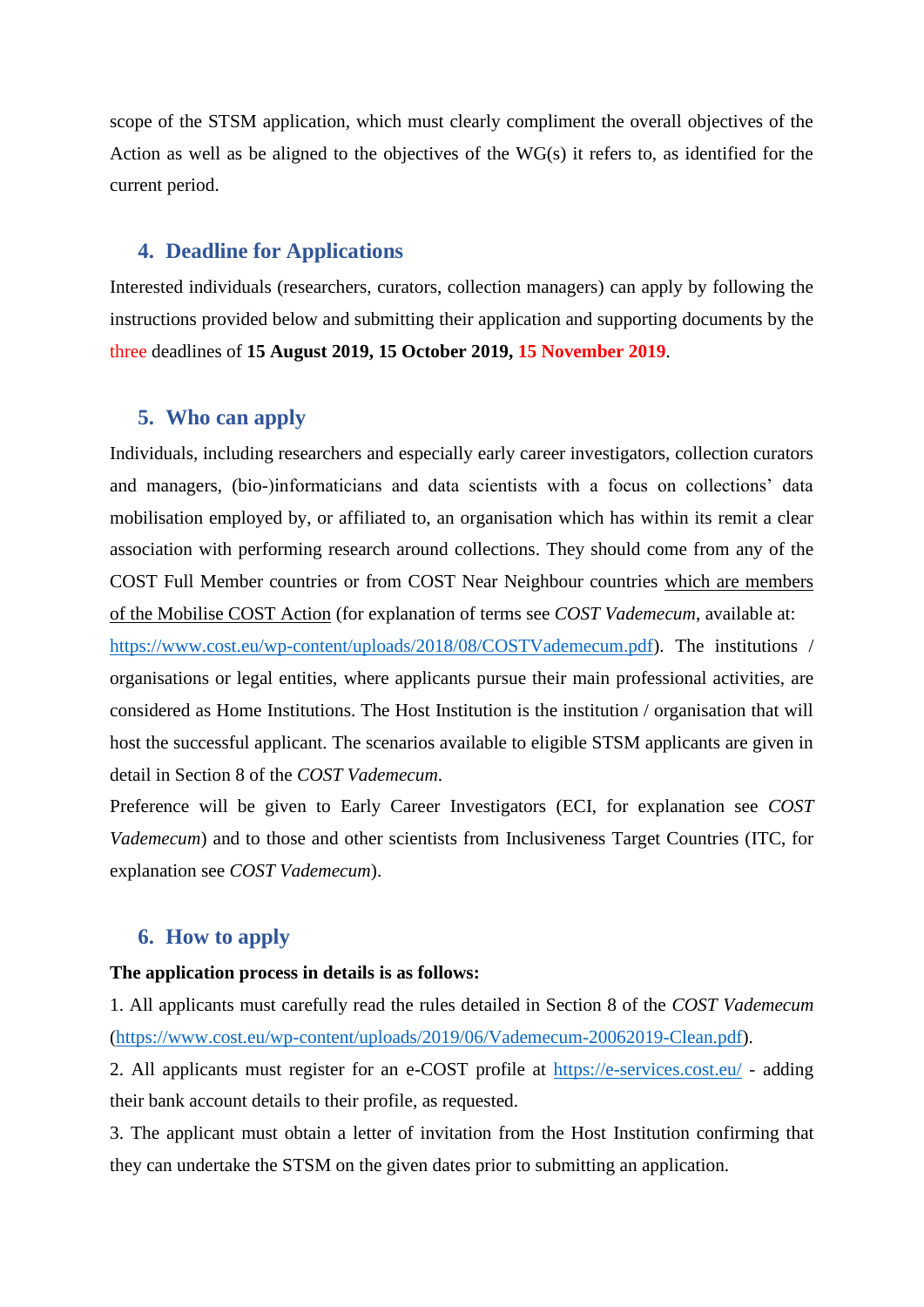4. The applicant must complete, submit and download their STSM application online at:

[https://e-services.cost.eu/STSM.](https://e-services.cost.eu/STSM) This will generate a PDF file that must be submitted by email to [stsm.CA17106@savba.sk](mailto:stsm.CA17106@savba.sk) (see point 5, below). The information required to fill out the form includes title, dates, applicant's details and bank details, financial data for travel and subsistence expenses and a Work plan Summary (including planned outcomes).

5. The applicant must send their STSM application form submitted to e-COST (pdf) and the relevant supporting documents (see below) to Prof. Karol Marhold, STSM Coordinator (stsm.CA17106@savba.sk) and in copy to the Vice-Chair of the Management Committee of CA17106, Ms. Ana Casino (ana.casino@cetaf.org), for evaluation before the application submission deadline expires.

#### **The list of supporting documents to be submitted in pdf format for the evaluation are:**

(a) The submitted STSM application form (downloadable when the online application is submitted – see point 4 above);

(b) A motivation letter including an overview of the proposed activities that will be performed, which must contain a plan of work for the visit, highlighting the proposed contribution to the scientific objectives of MOBILISE (proposed plan of work should be consulted with the Host Institution in advance), and the description of what exactly will be carried on and why it is important for the applicant and their scientific work;

(c) A letter of support from the Home Institution;

(d) Letter of invitation to the applicant from a senior researcher affiliated to the Host Institution;

(e) A Full C.V. (including a list of academic publications – if applicable).

## **7. Evaluation**

The applications will then be assessed by MOBILISE Core Group, which will perform the scientific and budgetary assessment of the applications against the perceived contribution that the proposed visit will make against the scientific objectives outlined in the MOBILISE's objectives as indicated in Section 1 above (see [https://www.mobilise-action.eu/objectives/\)](https://www.mobilise-action.eu/objectives/).

#### **Evaluation criteria:**

- Scientific quality of the proposal (scientific level of the project and how it is correlated to the aims of the Action) – weight 2;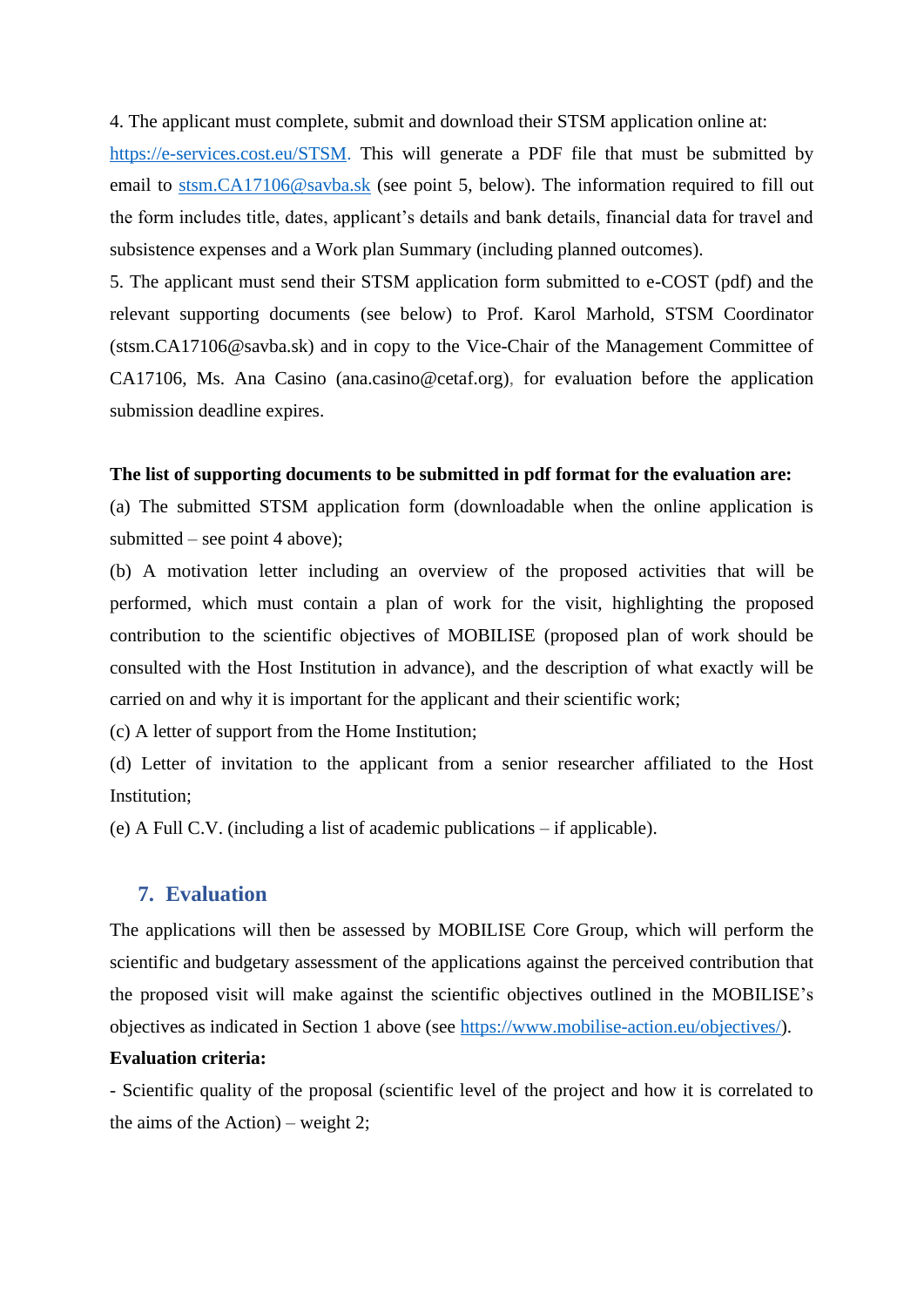- Technical feasibility (is the host equipment or technical knowledge required for the completion of a project, length of the STSM) – weight 1.

The applicant will be formally notified of the outcome of their STSM application by Prof. Karol Marhold before  $5<sup>th</sup>$  September 2019 (first round of applications) and  $5<sup>th</sup>$  November (second round of applications). Those not successful in the first application deadline may revise and resubmit their applications for the second round.

## **8. What is required after completing the STSM**

Within 30 days from the end date of the STSM, the successful applicant must submit a scientific report to the Host institution and to Prof. Karol Marhold (stsm.CA17106@savba.sk) and in copy to the Vice-Chair of the Management Committee of CA17106 MOBILISE, Ms. Ana Casino (ana.casino@cetaf.org).

The scientific report should contain: STSM title; STSM Applicant name; Host institution and responsible host person; Period; Working group of the COST action; Purpose of the STSM; Description of the work carried out during the STSM; Description of the main research results obtained; An evaluation of the stay at the host institute; Future collaboration with the Host institution (if applicable); Foreseen publications/articles resulting from the STSM (if applicable); Other comments (if any).

The applicant is also responsible for acquiring an official acceptance letter / e-mail confirmation of acceptance from a senior Researcher affiliated to the Host Institution formally accepting the scientific report. This formal acceptance of the scientific report has to be sent within that same period of 30 days after STSM is over, to the Grant Holder (Mil de Reus, mil.dereus@naturalis.nl) and Prof. Karol Marhold (stsm.CA17106@savba.sk) for archiving and dissemination purposes.

**Failure to submit the scientific report within 30 days from the end date of the STSM will effectively cancel the Grant.** *(Please note that the COST Association can request additional information to substantiate the information contained within the documents submitted by STSM applicants).*

#### **9. Timeframe for this STSM Call**

- **Deadlines for applications to be submitted: 15 August 2019, 15 October 2019, 15 November 2019**
- **Notification of applications outcomes: 5 September 2019, 5 November 2019, 15 December 2019**